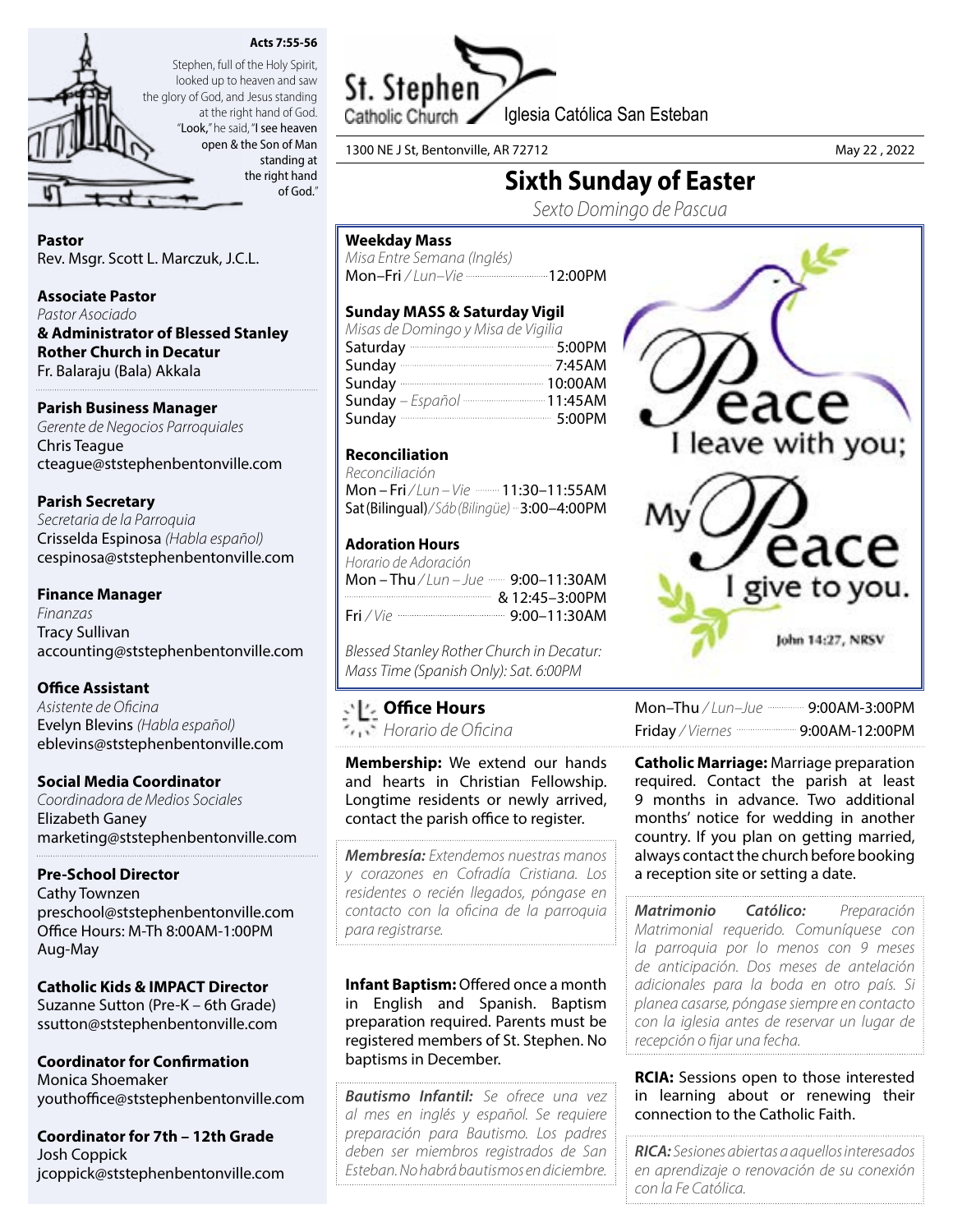#### New Statue of Our Lady of Guadalupe:

We are excited to announce that a generous family has donated a hand carved statue of Our Lady of Guadalupe placed in the arch to the left of the Altar. During this month of May please join us in asking our Heavenly Mother patroness of the Americas and of the unborn to pray for our parish and nation. We would like to thank Bishop Taylor for approving the donation. As Mother of the Americas, may she bless all her children of every nationality.

*Estatua nueva de Nuestra Señora de Guadalupe: Nos complace anunciar que una familia generosa ha donado una estatua tallada a mano de Nuestra Señora de Guadalupe colocada en el arco a la izquierda del Altar. Durante este mes de mayo, únase a nosotros para pedirle a nuestra Madre Celestial, patrona de las Américas y de los no nacidos, que ore por nuestra parroquia y nación. Agradecemos al obispo Taylor por aprobar la donación. Como Madre de las Américas, que bendiga a todos sus hijos de todas las nacionalidades.*

Vacation Bible Camp: VBC will be June 15-17 from 6:00pm-8:30pm. Our theme this year is Totally Catholic Monumental-Celebrating God's Greatness! Grandparents—please consider volunteering or even just attending with your grandchildren. What a great way to pass on your faith!! Adults, Parents, teens needing service hours and all other kids who have completed the 5th grade—we need you!!! Please volunteer to make this our best VBC yet!! Registration will be open until May 31. Look for the sign up table in the Narthex.

Single and Catholic? We know about the married and religious vocations, but what about the baptismal vocation we all have? Join us this June for a 4-week online interactive series that will help equip you to more fully discover and effectively live your baptismal vocation! Capacity is limited. Sign up today. For more information and to register visit: https://nationalcatholicsingles.com/ mission-possible-living-your-baptismalvocation/

The National Conference for Single Catholics (NCSC) is directed by Anastasia Northrop, a long time promoter of John



Paul II's work and message. She has taken to heart the Church's call to a New Evangelization and ministers in particular to single Catholics. Her conferences have been welcomed in twelve dioceses across the United States, with support from the local ordinaries and bishops of neighboring dioceses. She has recently expanded her work and is hosting online events.



Society of St. Vincent de Paul (SSBC): By your gift to the Society of St. Vincent de Paul you show that you have love for one another, especially those suffering and poor, and that indeed you are the disciple of Jesus. Pantry needs: ramen noodles, pancake mix and syrup.

*Sociedad de San Vicente de Paúl (SSBC): Con su donación a la Sociedad de San Vicente de Paúl mostrará que se aman los unos a los otros, especialmente a los que sufren y a los pobres, y que en verdad son discípulos de Jesús. Necesidades de despensa: fideos ramen, mezcla para panqueques y jarabe.*

Registration for Fall Classes: Classes for Religious Education for kids/youth 4yrs through the 12th grade will start in July for the 2022-23 year. We will be introducing a new online platform so stay tuned for more information. Please also consider volunteering as a co-teacher or small group leader and religious fees will be waived.

*Inscripción para clases de Educación Religiosa: Las clases de educación religiosa para niños/jóvenes de 4 años hasta el grado 12 comenzarán en julio para el año 2022- 23. Estaremos presentando una nueva plataforma en línea, así que permanezca atento para obtener más información. Considere también ser voluntario como comaestro o líder de un grupo pequeño y no se aplicarán las tarifas religiosas.*

Summer Camp at Subiaco Abbey: Camp Subiaco, for boys ages 9-13 inclusive, is an active all boys camp with fishing, archery, riflery, go-karts, boating & tubing, climbing wall and much more. Camp Subiaco is operated by the Subiaco Alumni Association and the Benedictine Monks of Subiaco Abbey. Camp is June 19-25 or June 26-July 2, 2022. Check us out on YouTube! Call (479) 934-1001 for more information. Come join us, it's a blast !! Camp will fill fast. Sign up:: www. CampSubiaco.org

Search #150 Retreat: Registrations are now being accepted for Search #150, a retreat to help juniors and seniors in high school get to know themselves better, deepen their friendship with Christ, and find support in living out their faith. The summer Search is open to in-coming juniors, seniors, and recently graduated seniors. Search #150 will be held at St. John Center, Little Rock, over the dates of June 24-26, 2022. The fee is \$135.00. For more information and registration forms visit our website at: https://www. dolr.org/sites/default/files/documents/ search-150.pdf If you have questions, you may contact Trish Gentry tgentry@dolr. org at the Diocese of Little Rock Youth Ministry office: 501-664-0340, ext 418.

Respect Life Novena: On May 31st, the Church celebrates the *Feast of the Visitation of the Blessed Virgin Mary.*  This feast commemorates the Blessed Mother's visit to her cousin Elizabeth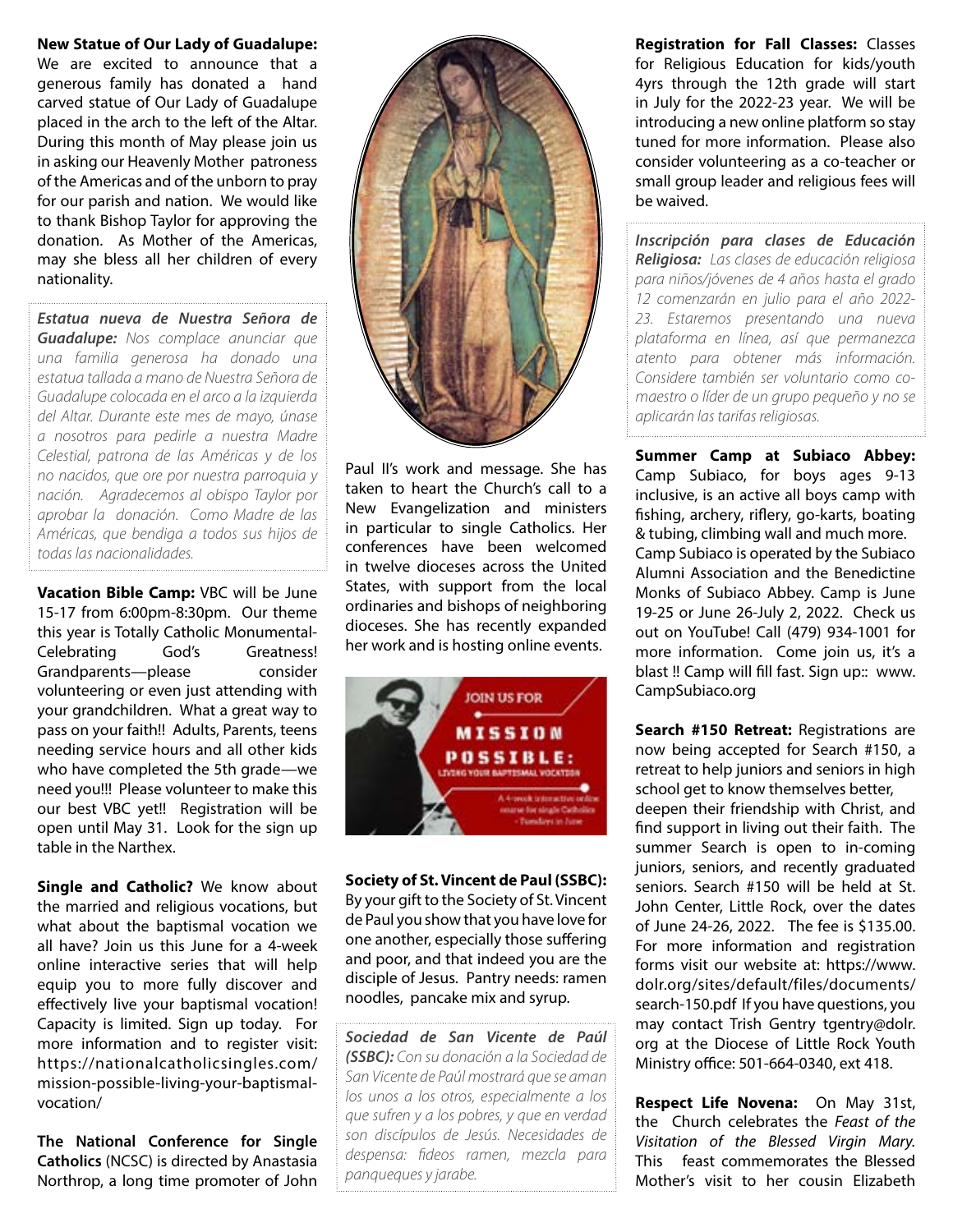and the encounter of Jesus and St. John the Baptist while in the wombs of their mothers. Join us in praying "A Novena for Life" from May 22-30. For the Novena, visit: https://www.usccb.org/resources/ novena-life-feast-visitation-blessedvirgin-mary

*Novena por la Vida: El 31 de mayo, la Iglesia celebra la Fiesta de la Visitación de la Santísima Virgen María. Esta fiesta conmemora la visita de la Santísima Madre a su prima Isabel y el encuentro de Jesús y San Juan Bautista en el vientre de sus madres. Únase a nosotros para rezar "Una Novena por la Vida " del 22 al 30 de mayo. Para la Novena, visite: El 31 de mayo, la Iglesia celebra la Fiesta de la Visitación de la Santísima Virgen María. Esta fiesta conmemora la visita de la Santísima Madre a su prima Isabel y el encuentro de Jesús y San Juan Bautista en el vientre de sus madres. Únase a nosotros para rezar "Una Novena por la Vida del 22 al 30 de mayo. Para la Novena, visite: https://www.usccb.org/resources/ novena-life-feast-visitation-blessed-virginmary*

Save the Date! The Arkansas Catholic Charismatic Renewal Service invites everyone to the Catholic Charismatic Conference to be held July 22-24, 2022 at the Wyndham Riverfront Hotel in North Little Rock. Speakers will be Fr. Patrick Gonyeau of "Encounter Ministries" and Mrs. Barbara Heil, founder of "From His Heart" ministry. The conference will open on Friday evening with mass. Closing will be with Sunday Mass at 11:30 am. Other weekend activities will be a youth track, praise and worship, children's ministry, book store and prayer teams. Registration/information can be found at: www.arkcc.org. If you have any questions, please call Call Marion at 479-692-1937.

St. Raphael Catholic Book and Gift **Shop:** Is looking for a Part-Time employee to work Saturday: 9:00am-5:00pm and Sunday: 9:30am-2:30pm. Must be 18 years or older and go through the Diocese Protecting God's Children training. For more information, call 479-756-6711 ext. 236 or giftshop@straphaelcc.org

The Month of May is Mental Health Awareness Month: According to the NCPD, (National Catholic Partnership on Disability) one out of every four families struggles with some level of mental illness. "The stigma attached to mental illness forces many to hide the severity of their symptoms or those of a loved one. Many stop coming to church due to the stigma. Stigma is the single greatest barrier to people getting effective treatment. Leaders of a parish, diocese or other Catholic organizations can fight stigma by learning the signs of mental illness and reaching out to those living with the illness." The organization offers "Each Day I will Recall that I am a Child of God" for anyone struggling with mental illness, as well as resources to help individuals and parishes grow their awareness of mental illness. Please go to: https://ncpd.org/ministriesprograms/specific/mentalillness/ resources/mhmonth

The Arkansas Crisis Center offers intervention and counseling, confidentially and anonymously, links callers with resources in their area, and ultimately, works to save lives by preventing crises from becoming lifethreatening. If you or someone you know needs immediate help, call (888) 274-7472. Calls are answered 24 hours per day, seven days per week. The National Alliance on Mental Illness also offers support services and treatment options that may help. Arkansas' NAMI affiliate offers a toll-free helpline at (800) 844-0381 and support groups for anyone with a mental illness who needs support. Support groups for families are also offered.

#### Prayer for Those Suffering Mental

Illness: *"Loving God, we pray today for those who are confronted by the sadness, ambiguity and confusion of mental illness, and for those upon whom they depend for attention and compassionate care. Look with mercy on all whose afflictions bring them weakness, distress, confusion or isolation. Provide for them homes of dignity and peace; give to them understanding helpers and the willingness to accept help. We ask this in the name of Jesus Christ our Lord. Amen."* --Catholic Health Association of the United States. One of the saints who can be helpful is St. Dymphna, patron saint of those with mental illness or nervous or emotional disorders.

Blessed Virgin Mary: As the Mother of God, the Virgin Mary has a unique position among the saints, indeed, among all creatures. She is exalted, yet still one of us.

Redeemed by reason of the merits of her Son and united to Him by a close and indissoluble tie, she is endowed with the high office and dignity of being the Mother of the Son of God, by which account she is also the beloved daughter of the Father and the temple of the Holy Spirit. Because of this gift of sublime grace she far surpasses all creatures, both in heaven and on earth. At the same time, however, because she belongs to the offspring of Adam she is one with all those who are to be saved. (Lumen Gentium, no. 53)

Mary embraces God's will and freely chooses to cooperate with God's grace, thereby fulfilling a crucial role in God's plan of salvation. Throughout the centuries, the Church has turned to the Blessed Virgin in order to come closer to Christ. Many forms of piety toward the Mother of God developed that help bring us closer to her Son. In these devotions to Mary, "while the Mother is honored, the Son, through whom all things have their being and in whom it has pleased the Father that all fullness should dwell, is rightly known, loved and glorified and . . . all His commands are observed." The Church honors her as the Mother of God, looks to her as a model of perfect discipleship, and asks for her prayers to God on our behalf. -USCCB-